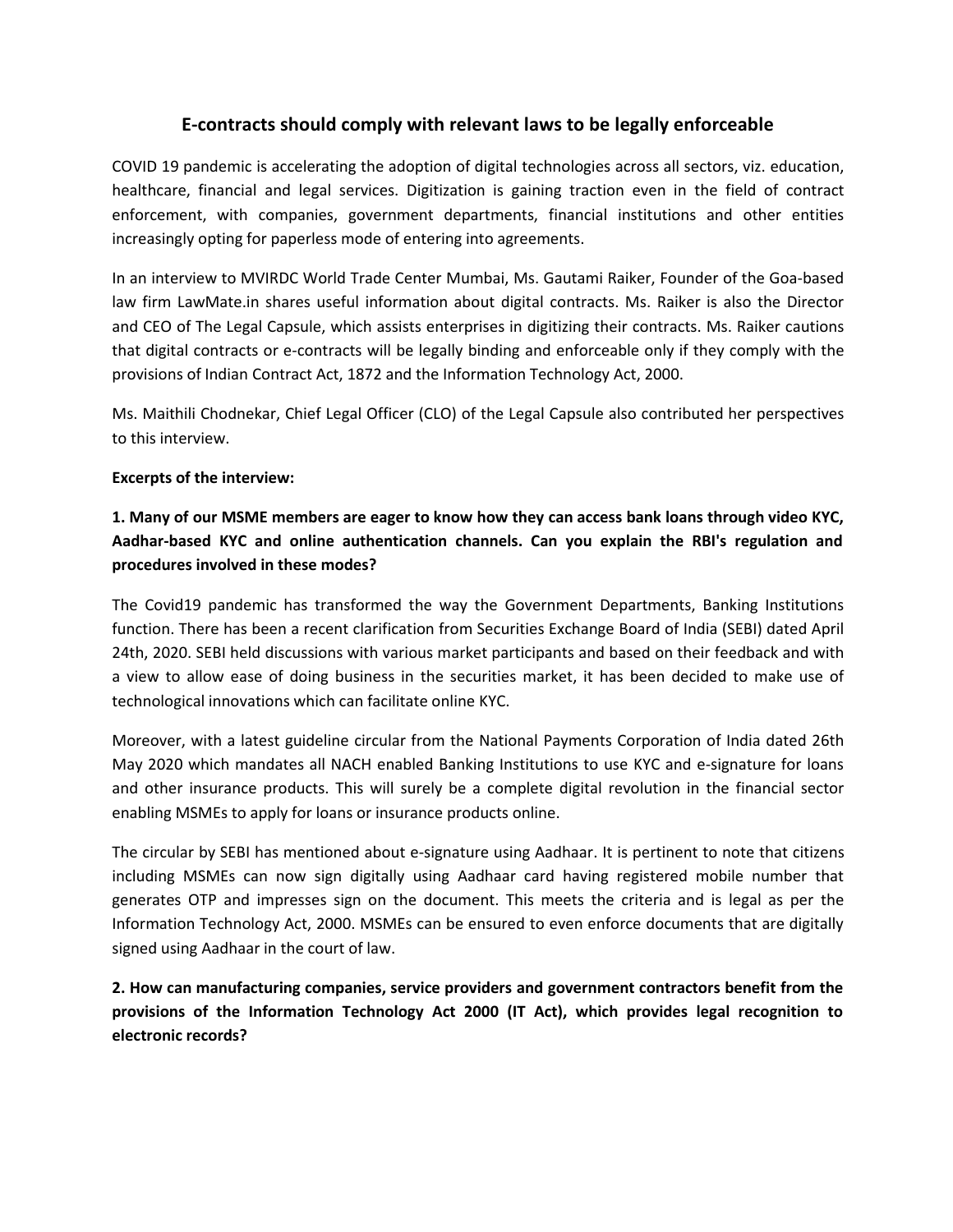▪ The IT, Act 2000 empowers government departments to accept filing, creating and retention of official documents in the digital format. It has also proposed a legal framework for the authentication and origin of electronic records/communications through digital signature.

▪ From the perspective of e-commerce service providers in India, emails would now be a valid and legal form of communication that can be duly produced and approved in a court of law.

▪ Companies shall now be able to carry out electronic commerce using the legal infrastructure provided by the Act.

▪ IT Act, 2000 Act now allows Government to issue notification on the web thus heralding e-governance.

▪ The Act enables the companies to file any form, application or any other document with any office, authority, body or agency owned or controlled by the appropriate Government in electronic form by means of such electronic form as maybe prescribed by the appropriate Government.

. The IT Act also addresses the important issue of security, which are so critical to the success of electronic transactions. The Act has given a legal definition to the concept of secure digital signatures that would require to have passed through a system of a security procedure, as stipulated by the Government at a later date.

. Under the IT Act, 2000, it shall now be possible for corporates to have a statutory remedy in case if anyone breaks into their computer systems or network and damages or copies data. The remedy provided by the Act is in the form of monetary damages, not exceeding Rs. 1 crore.

# 3. Apart from loan contracts, what are the other contracts that can be entered into digitally and which **are legally enforceable? What are the precautions to be taken by the contractual parties while entering into such digital contracts?**

• Commercial agreements between corporate entities, including (Non Disclosure Agreements (NDAs), procurement documents, sales agreements

- Consumer agreements, including new retail account opening documents
- Certain forms of real estate documents, such as certain lease agreements, purchase and sales contracts, and related documentation for residential and commercial real estate

• HR documents, including employment contracts, paperwork and other new employee onboarding processes

Digital Contracts are regulated by the provisions of both Indian Contract Act, 1872 and the Information Technology Act, 2000. Every e-contract, therefore, needs to comply with the provisions of these Acts to make them legally binding and enforceable.

Essential elements of a valid e-contract:

• Offer and Unconditional Acceptance - Which may be made online or by e-mail communication.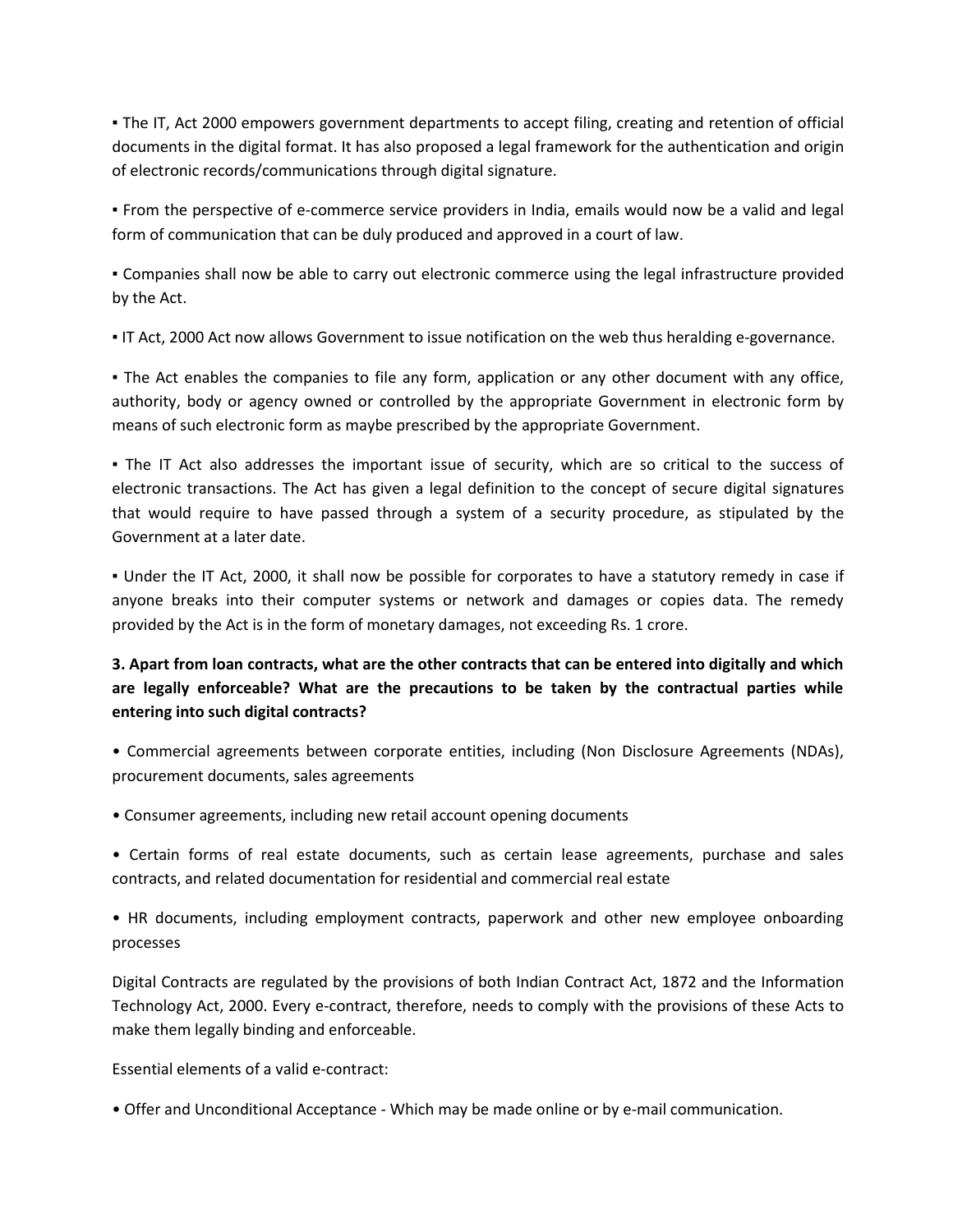• Lawful Purpose and Consideration - A contract is enforceable by law only when it is made for a lawful purpose and for some consideration. It must not defeat any provision of law and must not be fraudulent in nature.

• Capacity of Parties and Free Consent - Parties to a contract are capable of entering into a contract, if they satisfy the requirements of Section 11 and 12 of the Indian Contract Act, 1872 (capacity to contract), and consent of the parties must be free as per Section 13 of the Indian Contract Act, 1872.

As per Section 2(a) of The Indian Contract Act, 1872, which defines the term 'offer', states that an offer must be communicated to the offeree. The terms of the contract cannot be changed after the approval and acceptance of the recipient has been given and communicated.

Any changes if made should specifically and exclusively be communicated to the recipient.

**4. Many of our members are exporters, importers, tour operators and software service providers, who deal with overseas clients. How can our members enter into e-contracts with foreign clients? What is the relevant jurisdiction for enforcement of cross-border contracts? Are these contracts enforceable under the Information Technology Act and the Indian Evidence Act 1872?**

The place of contract in an e-contract for the purposes of determining jurisdiction (i.e., the place where the cause of action arose) would be deemed to be where the originator has his place of business and where the addressee has his place of business. However, since Section 13 of the IT Act is subject to the mutual agreement of the contracting parties with respect to the agreed place of contract, it is recommended that all parties in their electronic contracts provide for a specific clause on jurisdiction to avoid future conflicts on jurisdictional or choice of law issues.

## **5. What are the uses of Digital Signature Certificates (DSC)? What is the procedure for getting this certificate and who are the Certifying Authorities (CAs)?**

Use of DSC:

Digital Signature Certificate helps achieve three most important goals of Information Security: Information, Authentication, Non-Repudiation.

A DSC authenticates your identity electronically and provides high level security for online transactions by ensuring absolute privacy of any information that you exchange using Digital Signature Certificate. If you use a DSC to sign information/document, the recipient is assured that it has not been changed in transit and it also verifies your identity as the sender of the information/document, which in other words means that Only the intended recipient will be able to read the information/document as your DSC can be used for encrypting information.

Procedure for obtaining DSC:

• STEP 1: Log on and select your type of entity

Log on to the website of a Certifying Authority licensed to issue Digital Certificates in India.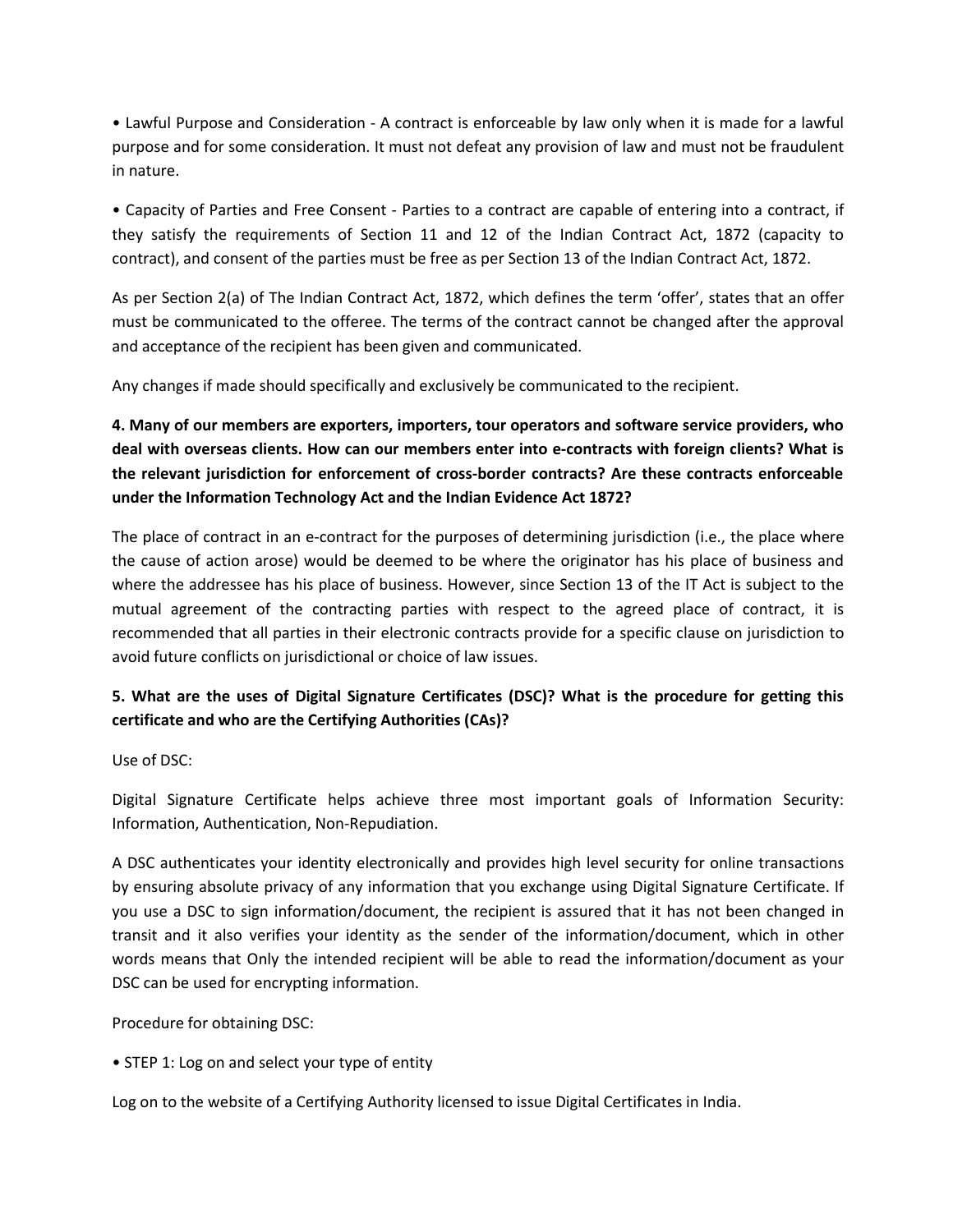Once you open the page, you will be guided to the Digital Certification Services' section.

Now under the 'Digital Certification Services' section, click on the type of entity for which you want to obtain the DSC:' individual or organization', etc.

In case you are applying for an individual DSC, click on 'individual'. A new tab containing the DSC Registration Form will appear. Download the DSC Registration Form on your PC.

• STEP 2:

Fill in the necessary details.

After filling up all the necessary details you must affix your recent photograph and put your signature under the declaration. Check thoroughly for completion of the form. Take a print of the completed form and preserve it.

- STEP 3: Proof of Identity and address
- STEP 4: Payment for DSC
- STEP 5: Post the required documents

WHO ARE THE CERTIFYING AUTHORITIES?

A licensed Certifying Authority issues DSC in India.

Following are some of the authorised Certifying Authorities under Controller of Certifying Authorities (CCA) -Government of India:

E-MUDHRA

NIC

IDRBT

CDAC

CAPRICORN

(n)CODE SOLUTIONS CA

TCS

MTNL

SAFESCIPT